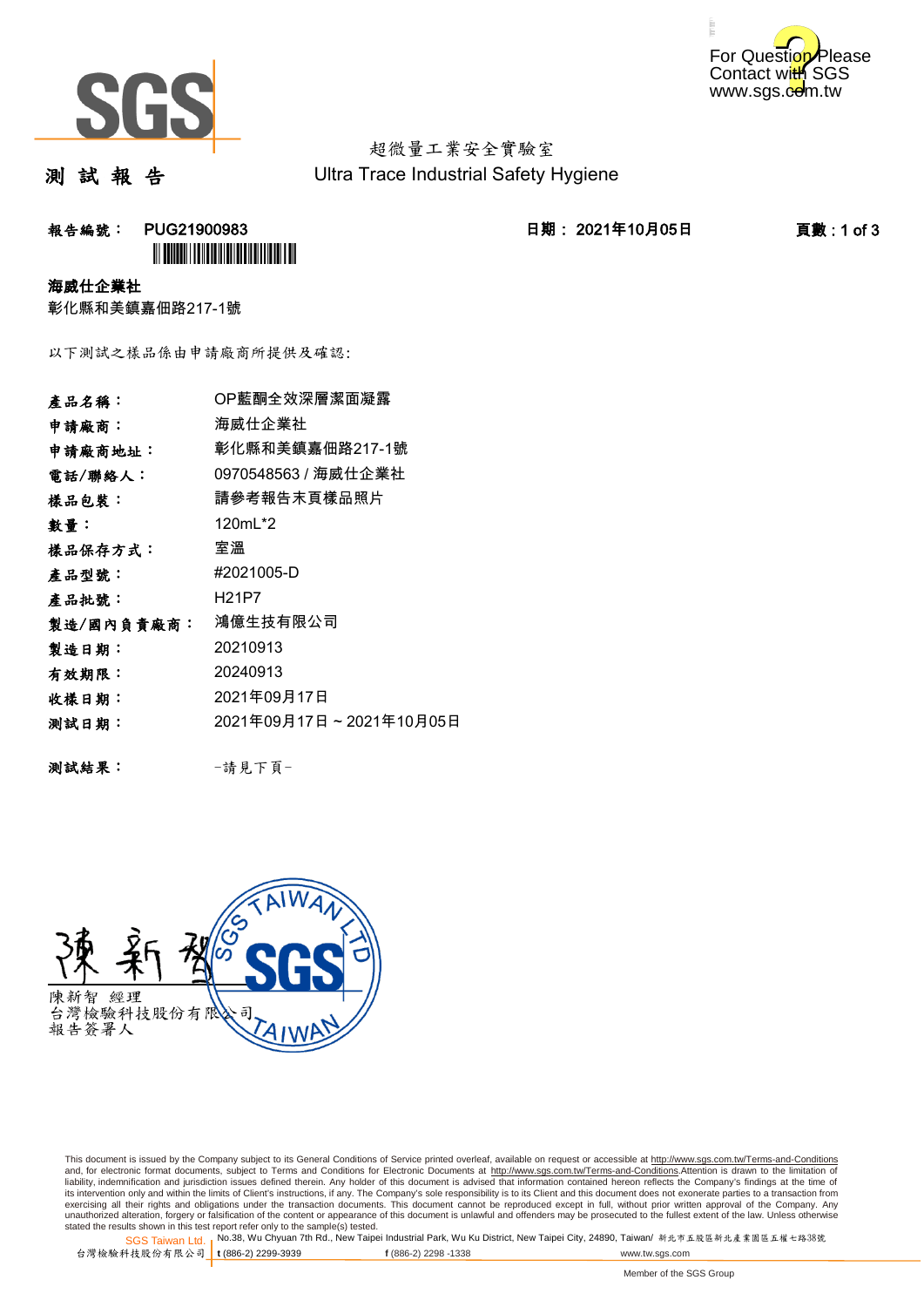

## 超微量工業安全實驗室 Ultra Trace Industrial Safety Hygiene

測 試 報 告

**報告編號: PUG21900983 - PUG21900983 - PUG21900983 - PUG215 - PUG21900983** - PUG215 - PUG21900983 - PUG

<u>III DININI ILI DININI ILI DININI ILI</u>

海威仕企業社

彰化縣和美鎮嘉佃路217-1號

## 測試結果:

| 测試項目     | CAS NO.   | 测試方法                                                 | 测試<br>結果 | 定量/偵測<br>極限 | 單位         |
|----------|-----------|------------------------------------------------------|----------|-------------|------------|
| 砷        | 7440-38-2 | 本測試依實驗室內部方法(TESP-UG-0435),<br>以感應耦合電漿光譜儀(ICP/OES)檢測。 | N.D.     | 1.00        | ppm(mg/kg) |
| 汞        | 7439-97-6 |                                                      | N.D.     | 1.00        | ppm(mg/kg) |
| 鉛        | 7439-92-1 |                                                      | N.D.     | 1.00        | ppm(mg/kg) |
| 鎘        | 7440-43-9 |                                                      | N.D.     | 1.00        | ppm(mg/kg) |
| #金黃色葡萄球菌 |           | 衛生福利部食品藥物管理署109.07.28公布建<br> 議檢驗方法-化粧品中微生物檢驗方法檢測。    | 陰性       |             |            |
| #大腸桿菌    |           |                                                      | 陰性       |             |            |
| #綠膿桿菌    |           |                                                      | 陰性       |             |            |

備註:

1.測試報告僅就委託者之委託事項提供測試結果,不對產品合法性做判斷。

2.本測試報告之所有檢驗內容,均依委託事項執行檢驗,如有不實,願意承擔完全責任。

3.本報告不得分離,分離使用無效。

4.若該測試項目屬於定量分析則以「定量極限」表示;若該測試項目屬於定性分析則以「偵測極限」表示。

5.低於定量極限/偵測極限之測定值以「N.D.」或「 陰性」表示。微生物測試低於定量極限以「<定量極限值」表示。

6.測試項目名稱旁有加#者,為通過衛生福利部食品藥物管理署認證項目,且依認證之檢驗方法執行檢驗。

7.衛生福利部公告之化粧品中微生物檢驗方法涵蓋好氣性生菌數、大腸桿菌、金黃色葡萄球菌及綠膿桿菌,

 綠膿桿菌、大腸桿菌不得檢出。 若測試報告上之測試項目有欠缺者,即代表送檢客戶僅依其需求委託檢測。 8.微生物限量:依據衛生署108.05.30衛授食字第1081601764號公告化粧品微生物容許基準:總生菌數:嬰兒用、 眼部圍用及使用於接觸黏膜部位之化粧品<100 CFU/g或mL, 其他類化粧品<1000 CFU/g或mL。金黃色葡萄球菌、

9.依108.05.30 衛授食字第1081601760號公告,如化粧品於製造過程中技術上無法避免,致含自然殘留微量之 重金屬殘留時,則其最終製品中所含汞不超過1ppm,砷不超過3ppm,鉛不超過10ppm,鎘不超過5ppm。

- END -

This document is issued by the Company subject to its General Conditions of Service printed overleaf, available on request or accessible at http://www.sgs.com.tw/Terms-and-Conditions and, for electronic format documents, subject to Terms and Conditions for Electronic Documents at http://www.sgs.com.tw/Terms-and-Conditions.Attention is drawn to the limitation of liability, indemnification and jurisdiction issues defined therein. Any holder of this document is advised that information contained hereon reflects the Company's findings at the time of<br>its intervention only and within t exercising all their rights and obligations under the transaction documents. This document cannot be reproduced except in full, without prior written approval of the Company. Any<br>unauthorized alteration, forgery or falsifi

SGS Taiwan Ltd. 1 stated the results shown in this test report refer only to the sample(s) tested.<br>Stated the results shown in this test report refer only to the sample(s) tested.